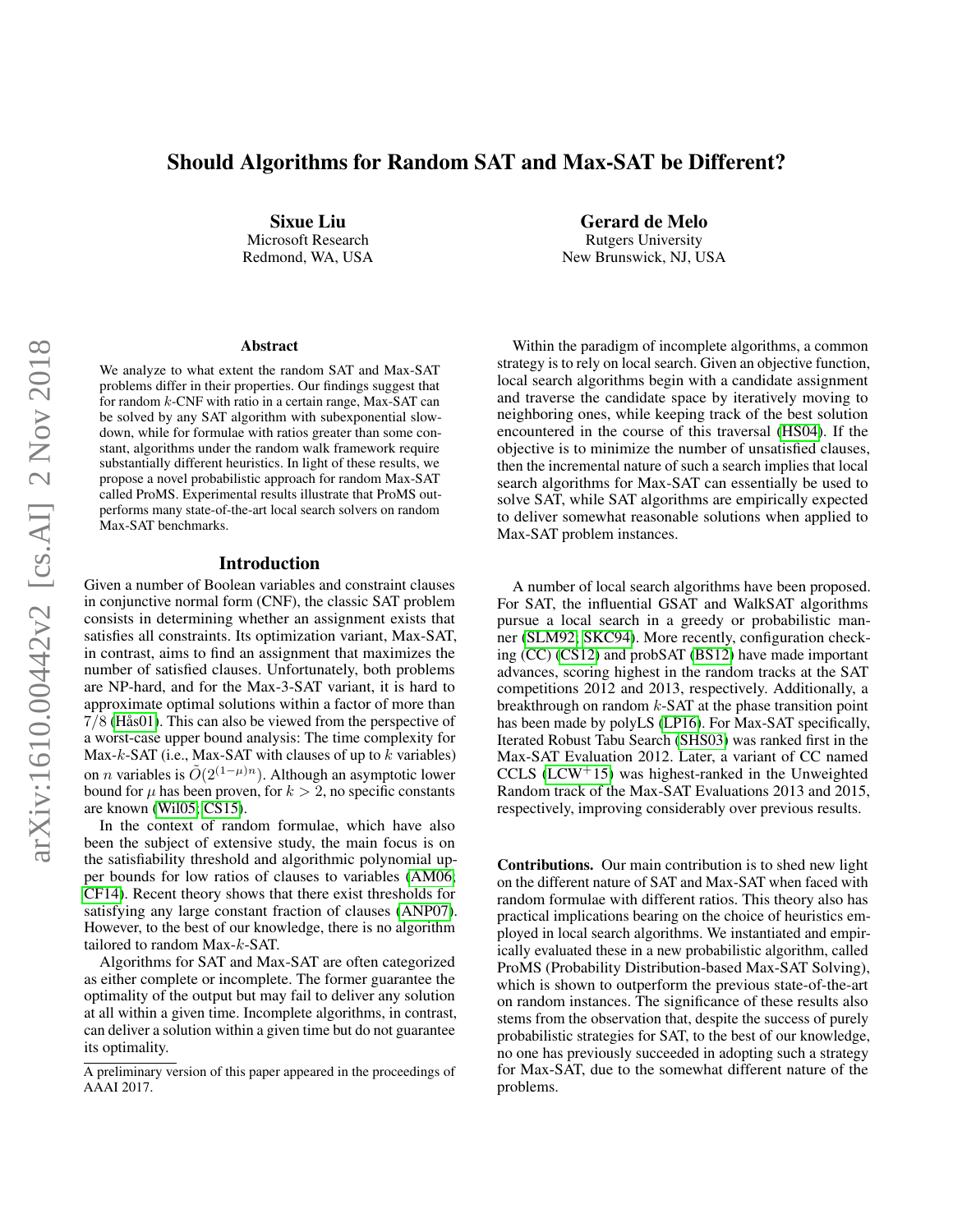# Preliminaries

Our input is a formula  $F = c_1 \wedge \cdots \wedge c_m$  in conjunctive normal form (CNF), where the  $c_i$  are disjunctive clauses that consist of literals (Boolean variables or their negations) on a set of variables  $V = \{x_1, x_2, \ldots, x_n\}$ . A k-CNF formula is a CNF such that each clause contains at most  $k$  literals. Given the number of clauses  $m$  and number of variables  $n$ , a *uniform random* k*-CNF* instance consists of m clauses chosen randomly and independently from all  $(2n)^k$  possible clauses, with replacement. We also define  $r = \frac{\hat{m}}{n}$  as the *ratio* of this formula. Throughout this paper, "random" shall always refer to "uniform random", and  $F_k(n, r)$  shall denote a random k-CNF with *n* variables and  $m = rn$  clauses. A complete assignment  $\alpha$  is a candidate solution such that each variable has a truth value of 0 (*false*) or 1 (*true*). The Max-SAT problem consists in finding an  $\alpha$  that minimizes the number of unsatisfied clauses, denoted as  $MaxSAT(F)$ . Similarly,  $SAT(F)$  is the problem of finding an  $\alpha$  satisfying all clauses in F. We use  $\mathcal{O}(T(n))$  to represent  $poly(n) \cdot T(n)$ where  $poly(n)$  refers to polynomials of n.

# Analyzing Random SAT and Max-SAT

We believe that for  $F_k(n, r)$ , when the ratio r is within a certain (low) range, there is no need to distinguish algorithms for  $SAT(F)$  and  $MaxSAT(F)$ , i.e., an optimal SAT algorithm is also optimal for Max-SAT, while for high ratio  $r$ , one is well-advised to adopt different heuristics.

### Low Ratio Random k-CNF

We first consider the low ratio case. We start with the following lemma, and then explain why the precondition within this lemma is very likely true.

<span id="page-1-0"></span>Lemma 1. *If the lower bound of the time complexity of all algorithms on random* k*-SAT (*k > 2*) with* n *variables and ratio greater than some constant*  $r_k^p$  *is*  $\Delta^n$  ( $1 < \Delta \leq 2$ ), *then, given*  $F_k(n, r)$ *, if there exists an assignment violating*  $o(m/\log m)$  *clauses, if follows that*  $MaxSAT(F)$  *can be solved in*  $\mathcal{O}(\min(2, \Delta + \epsilon)^n)$  *steps for any*  $\epsilon > 0$ *.* 

*Proof.* If  $\Delta = 2$ , trivially Max-SAT can be solved in  $2^n$  steps. Otherwise, we solve  $MaxSAT(F)$  in  $\mathcal{O}((\Delta + \epsilon)^n)$  steps by i) enumerating all the combinations of violated clauses, ii) deleting them from  $F$  (we randomly shuffle the order when enumerating deleted clauses to maintain the uniform randomness of  $F'$ ), iii) checking the satisfiability of the remaining formulae  $F'$  using the SAT algorithm in  $\Delta^n$  steps. The number of combinations of violating  $o(m/\log m)$  clauses is bounded by the following:

$$
\sum_{i=0}^{o(m/\log m)} \binom{m}{i} < o(m/\log m) \binom{m}{o(m/\log m)} \\
&< o(m/\log m) m^{o(m/\log m)} \\
&= o(m/\log m) 2^{o(m)} \\
&= 2^{o(n)} = 2^{o(n)}.
$$

Thus the SAT algorithm is invoked at most  $2^{o(n)}$  times. Since  $SAT(F')$  can be solved in  $\Delta^n$  steps, we obtain that

 $MaxSAT(F)$  can be solved in  $\mathcal{O}((\Delta + \epsilon)^n)$  steps for any  $\epsilon > 0$ .  $\Box$ 

The precondition in Lemma [1](#page-1-0) is that no algorithm can solve random  $k$ -SAT ( $k > 2$ ) with ratio greater than some constant in subexponential time. Four considerations suggest that this conjecture holds true.

- 1. Random walk solves 3-CNF with ratio smaller than 1.63 in polynomial time, while for ratio greater than 1.63 this still remains unknown [\(AB07\)](#page-6-14).
- 2. The best result for solving random  $k$ -SAT in polynomial time is on formula with  $r \leq \rho \cdot 2^k / k$  for some constant  $\rho$  ( $\rho = \frac{1}{25}$  has been proposed in the literature), while for greater  $r$  no such algorithm is known [\(CF14\)](#page-6-4).
- 3. There are exponential lower bounds for DPLL algorithms on satisfiable random 3-CNF formulae [\(AM12\)](#page-6-15).
- 4. The exponential time hypothesis (ETH) for the NPC class is widely considered true [\(IPZ01\)](#page-6-16).

Before continuing, we first give the following lemma, which later contributes to our main results.

<span id="page-1-1"></span>**Lemma 2.** For any integer  $k \geq 2$ , there exists a  $r_k^+ > 0$ , such that given  $F_k(n,r)$  with  $r > r_k^+$ , there exists an assignment *violating*  $o(m/\log m)$  *clauses with probability*  $2^{-\Omega(n)}$ *.* 

*Proof.* Let  $X_s$  be the number of assignments that satisfy at least s clauses in F and let  $X_\alpha$  be the number of clauses that a random assignment  $\alpha$  satisfies in F. We have  $\mathbb{E}[X_s] =$  $2^n \Pr[X_\alpha \geq s]$ . The event that each clause is satisfied by an  $\alpha$  is independent, so assuming that  $\tilde{X}_\alpha$  denotes  $\alpha$  satisfying a random clause in  $F$ , we find that

$$
\mathbb{E}[X_s] = 2^n \sum_{i=s}^m \left( \binom{m}{i} \Pr[\tilde{X}_\alpha]^i (1 - \Pr[\tilde{X}_\alpha])^{m-i} \right)
$$

$$
= 2^n \sum_{i=s}^m \left( \binom{m}{i} \left( \frac{2^k - 1}{2^k} \right)^i \left( \frac{1}{2^k} \right)^{m-i} \right). \quad (1)
$$

Since  $i > o(m/\log m)$ , this sum is dominated by the first term with  $i = s$ , thus

<span id="page-1-2"></span>
$$
\mathbb{E}[X_s] \simeq 2^n {m \choose s} \left(\frac{2^k - 1}{2^k}\right)^s \left(\frac{1}{2^k}\right)^{m-s}
$$
  
< 
$$
< 2^n {m \choose s} \left(\frac{2^k - 1}{2^k}\right)^s.
$$

Defining  $s = m - o(m/\log m)$ , this becomes:

$$
\mathbb{E}[X_s] < 2^n \binom{m}{o(m/\log m)} \left(\frac{2^k - 1}{2^k}\right)^{m - o(m/\log m)} \\
&< 2^n \left(\frac{2^k m}{2^k - 1}\right)^{o(m/\log m)} \left(\frac{2^k - 1}{2^k}\right)^m \\
&< 2^n 2^{o(m)} \left(\frac{2^k - 1}{2^k}\right)^m \\
&< 2^n \left(\frac{2^k - 1}{2^k} (1 + \delta)\right)^m.
$$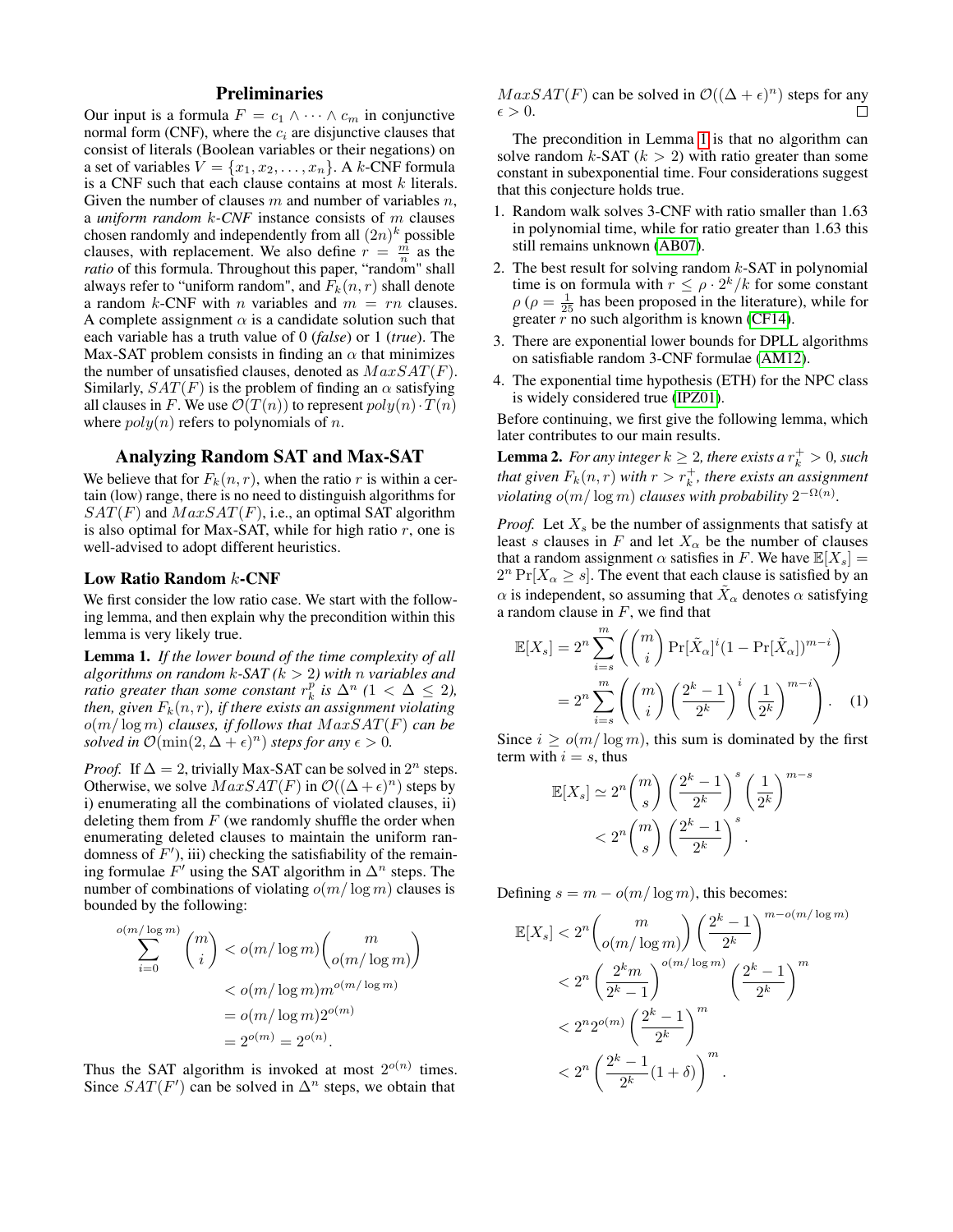Here  $\delta$  can be any positive constant. We choose  $\delta = \frac{1}{2^k}$  to bound  $\mathbb{E}[X_s]$  from above:

$$
\mathbb{E}[X_s] < 2^n \left(1 - \frac{1}{4^k}\right)^m = \left(2(1 - \frac{1}{4^k})^r\right)^n
$$

.

.

By selecting  $r = 1/\log \frac{4^k}{4^k}$  $\frac{4^{n}}{4^{k}-1} + \eta$  for some positive constant  $\eta$ , we have  $2(1 - \frac{1}{4^k})^r < 1$ , and  $\mathbb{E}[X_s] = 2^{-\Omega(n)}$ . Applying Markov's inequality, we obtain

$$
\Pr[X_s > 0] = \Pr[X_s \ge 1] \le \mathbb{E}[X_s] = 2^{-\Omega(n)}
$$

Recall that  $s = m - o(m/\log m)$ . The conclusion follows. П

As a counterpart to Lemma [2,](#page-1-1) we also give the following conjecture regarding low ratio instances, which is analogous to the Sharp Threshold Conjecture for SAT ( $FB<sup>+</sup>99$ ).

<span id="page-2-0"></span>**Conjecture 1.** For any integer  $k \geq 2$ , there exists a  $r_k^-$ *0, such that given*  $F_k(n,r)$  *with*  $r < r_k^-$ *, there exists an assignment violating* o(m/ log m) *clauses with probability*  $1 - 2^{-\Omega(n)}$ .

Conjecture [1](#page-2-0) is compatible with the Sharp Threshold Conjecture for SAT. Thus,  $r_k^-$  and  $r_k^+$  are also conjectured to converge to the same value when  $k$  goes to infinity.

Conclusion 1. *If Conjecture [1](#page-2-0) holds, then for large enough random*  $k$ -CNF ( $k > 2$ ) F with ratio within a certain range, *there exists an assignment violating* o(m/ log m) *clauses with high probability, so by Lemma [1](#page-1-0) we know that this implies an optimal algorithm for*  $MaxSAT(F)$ *.*<sup>[1](#page-2-1)</sup>

# High Ratio Random k-CNF

We now turn to our main results, providing intuitions about why algorithms for Max-SAT on high ratio formulae should be different from those for SAT (and Max-SAT) on low ratio formulae, with important ramifications for the design of local search heuristics. The following lemma is a simplified version of an upper bound analysis in previous work [\(ANP07\)](#page-6-5).

<span id="page-2-2"></span>**Lemma 3.** *For any integer*  $k \geq 2$ *, given a positive constant*  $\lambda < \frac{1}{2^k}$ , there exists a  $r_k^c > 0$ , such that given  $F_k(n, r)$ with  $r > r_k^c$ , the probability of there existing an assignment *violating at most*  $\lambda$ *m clauses is*  $2^{-\Omega(n)}$ *.* 

*Proof.* Set  $s = (1 - \lambda)m$  in Eq. [1](#page-1-2) (in the proof of Lemma [2\)](#page-1-1). Since  $\lambda < \frac{1}{2^k}$ , this sum is still dominated by the first term, which is

$$
\mathbb{E}[X_{(1-\lambda)m}] \simeq 2^n {m \choose \lambda m} \left(\frac{2^k-1}{2^k}\right)^{(1-\lambda)m} \left(\frac{1}{2^k}\right)^{\lambda m}.
$$

Using the fact that  $\binom{m}{\lambda m} \sim 2^{h(\lambda)m}$  (omit the polynomial), where  $h(\lambda) = -\lambda \log \lambda - (1 - \lambda) \log(1 - \lambda)$  is the *binary entropy function* [\(CT12\)](#page-6-18), we obtain:

$$
\mathbb{E}[X_{(1-\lambda)m}]\simeq \left(2\left(2^{h(\lambda)}\frac{2^k-1}{2^k}\left(\frac{1}{2^k-1}\right)^\lambda\right)^r\right)^n.
$$

If  $r > -1/\left(h(\lambda) + \lambda \log \frac{1}{2^k-1} + \log \frac{2^k-1}{2^k}\right) + \delta$  for any positive constant  $\delta$ , we have:

$$
\Pr[X_{(1-\lambda)m} > 0] \le \mathbb{E}[X_{(1-\lambda)m}] = 2^{-\Omega(n)}.
$$

This is the probability of there existing an assignment that violates at most  $\lambda m$  clauses, thus concluding the proof.  $\square$ 

Lemma [3](#page-2-2) immediately implies the following corollary.

<span id="page-2-3"></span>**Corollary 1.** *For any integer*  $k \geq 2$ *, given*  $F_k(n, r)$  *with*  $r >$  $2^k \ln 2$ , at least  $f_k^{-1}(r)$ m *clauses are violated by any assignment with probability*  $1 - 2^{-\Omega(n)}$ *, where*  $f_k^{-1}$  *is the inverse* function of  $f_k(\lambda) = -1/(h(\lambda) + \lambda \log \frac{1}{2^k-1} + \log \frac{2^k-1}{2^k})$  and h *is the binary entropy function.*

In other words, for large enough high ratio random  $k$ -CNF, a constant fraction of clauses must be violated. To understand how this constant fraction of violated clauses influences algorithms for Max-SAT, we first give necessary definitions regarding local search.

Definition 1. *Given a CNF* F *and a complete assignment* α *for it, the* make value  $m(v)$  *of a variable v is the number of clauses in* F *that will transition from unsatisfied to satisfied after flipping* v *under*  $\alpha$ *, while the* break value  $b(v)$  *of such a* v *is the number of clauses in* F *that will transition from satisfied to unsatisfied after flipping* v *under* α*.*

Definition 2. *Given a CNF* F *and an initial complete assignment*  $\alpha_0$  *for it, a local search algorithm* A *on* F *starts with step 0 and*  $\alpha_0$ *, and the assignment in step t is denoted as*  $\alpha(\mathcal{A}, t)$ *. We further define*  $\mathcal{C}_U(F, t) = \{c \mid$ *clause c violated in* F *under*  $\alpha(\mathcal{A}, t)$ *}, and if the context is clear,*  $C_U$  *denotes the set of all the currently violated clauses.* 

Let the *Hamming Distance* d be the number of bits on which the current assignment  $\alpha$  disagrees with the optimal assignment  $\alpha^*$  (violating a minimal number of clauses). An optimal solution is reached if  $d = 0$ . Note that if there are multiple optimal solutions, this process could terminate earlier, but does not influence our analysis. We evaluate the influence of the make value on d probabilistically.

For any variable v with make value  $m(v)$ , flipping v will satisfy  $m(v)$  clauses. For every such clause c, c is violated under  $\alpha^*$  with probability  $\lambda$  (Corollary [1\)](#page-2-3), and thus d increases by 1 after flipping  $v$ . Another case is more interesting: with probability  $1 - \lambda$ , c is satisfied under  $\alpha^*$ , so with probability at least  $\frac{1}{k}$ , *d* decreases by 1 because we satisfy the right literal, and with probability at most  $1 - \frac{1}{k}$ , we set the wrong literal to true and increase  $d$  by 1. Simple calculation shows that:

<span id="page-2-5"></span><span id="page-2-4"></span>
$$
\Pr[d \to d+1] \le 1 - \left(\frac{1-\lambda}{k}\right)^{m(v)},\tag{2}
$$

$$
\Pr[d \to d-1] \ge 1 - \left(1 - \frac{1-\lambda}{k}\right)^{m(v)}.\tag{3}
$$

Let us now consider a random walk on a CNF formula, i.e., a Markov Chain with absorbing state  $d = 0$  [\(Sch99\)](#page-6-19). Decreasing the expectation of steps of a random walk from the initial state to state  $d = 0$  requires reducing the right side of [\(2\)](#page-2-4) or enlarging the right side of [\(3\)](#page-2-5). Unfortunately this

<span id="page-2-1"></span><sup>&</sup>lt;sup>1</sup>Note that we do not consider specific algorithms but only aim to characterize the existence theoretically.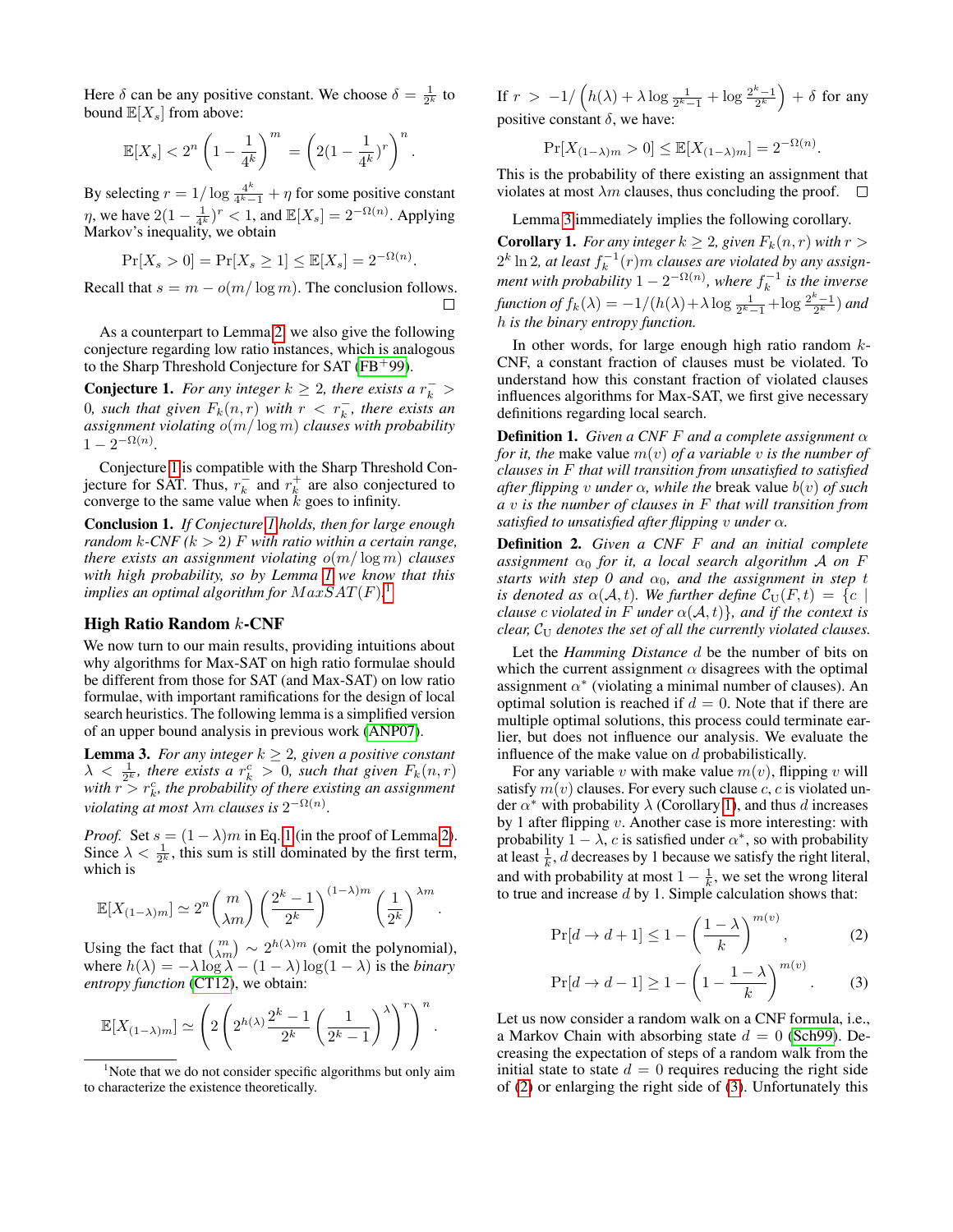cannot be done at the same time since both of the right sides increase when  $m(v)$  increases. It has empirically been shown that considering only the break value is highly preferable in SAT algorithms [\(MSK97\)](#page-6-20). Further studies have observed that taking the make value into account hurts the performance of local search for SAT [\(BS12\)](#page-6-10). We provide the following theoretical analysis.

**Explanation.** Random walk guarantees that  $m(v) \geq 1$  by always choosing variables from a violated clause. If we take the make value into account, comparing to  $m(v) = 1$ , the upper bound of  $Pr[d \to d+1]$  increases by  $\mathcal{U}(\lambda) = \frac{1-\lambda}{k}$  $(\frac{1-\lambda}{k})^{m(v)}$ , while the lower bound of  $Pr[d \to d-1]$  increases by  $\mathcal{L}(\lambda) = 1 - \frac{1-\lambda}{k} - (1 - \frac{1-\lambda}{k})^{m(v)}$ . Define the cost function as  $g(\lambda) = U(\lambda)/\mathcal{L}(\lambda)$  ( $m(v) > 1$ ), which essentially means increasing the lower bound of  $Pr[d \rightarrow d-1]$  by x will cost an  $x \cdot g(\lambda)$  increment in the upper bound of  $Pr[d \rightarrow d+1]$ .

Our key observation here is that for  $k \ge 2$  and  $0 \le \lambda < 1$ ,  $g(\lambda)$  is a strictly decreasing function for  $m(v) > 2$ , and constant for  $m(v) = 2$ . Recall that SAT is the special case of  $\lambda = 0$ . We have that Max-SAT with positive  $\lambda$  has a smaller cost. In other words, for the same improvement on the lower bound of  $Pr[d \rightarrow d-1]$ , Max-SAT costs less with respect to increments in the upper bound of  $Pr[d \rightarrow d+1]$ . Hence, flipping variables with higher make values does not hurt  $Pr[d \rightarrow d + 1]$  as seriously as for SAT.

<span id="page-3-0"></span>**Conclusion 2.** For sufficiently large random k-CNF  $F$  ( $k \geq$ 2) with high ratio, local search algorithms for  $MaxSAT(F)$ *should more likely consider make values than algorithms for low ratio random* k*-CNF. Moreover, since higher* r *imply higher*  $\lambda$  *(Corollary [1\)](#page-2-3)* and thus smaller  $q(\lambda)$ , more weight *should be given to variables with high make values.*

# ProMS Algorithm

Our analysis leads us to believe that for Max-SAT, the make value, as well, is a crucial piece of information about a variable. In other words, if  $f(v)$  is a scoring function for choosing variables v to flip, an ideal  $f(v)$  should be of the form  $f(v) = g(m(v), b(v))$ , i.e., depend on both the make and break values of a variable v. Moreover, Conclusion [2](#page-3-0) suggests that for higher ratio formulae, variables with high make values should be afforded a higher probability of being flipped, so  $f(v)$  may take the form  $f(v) = g(\zeta(m(v), r), b(v)),$ where  $\zeta(m(v), r)$  is an increasing function on r with  $m(v)$ fixed.

Our ProMS algorithm (Algorithm [1\)](#page-3-1) first randomly generates a complete assignment, and then repeatedly picks a variable and flips it, for up to a maximal number of steps M. In each step, once a clause has been selected, the incident variables are chosen with probability  $p$  according to a distribution function  $f$ . We then update the current assignment. If the number of unsatisfied clauses is now lower than for the previous best assignment  $\alpha^*$ , we update  $\alpha^*$  to be the current one. Ultimately, the best found assignment is returned.

#### Variable Selection Probabilities

Following our earlier analysis, we select variables  $v$  for flipping based on both the make values  $m(v)$  and the break values  $b(v)$ , while  $m(v)$  is not used in algorithms like

| <b>Algorithm 1: ProMS</b>                                                                     |  |
|-----------------------------------------------------------------------------------------------|--|
| <b>Input:</b> CNF-formula $F$ , max. steps $M$                                                |  |
| <b>Output:</b> An assignment $\alpha^*$ of F                                                  |  |
| generate a random assignment $\alpha$ , $\alpha^* \leftarrow \alpha$                          |  |
| for $step \leftarrow 1$ to M do<br>$\mathbf{2}$                                               |  |
| $c \leftarrow pickClause(CU(F, \alpha))$ $\triangleright$ random violated clause<br>3         |  |
| $\tau \leftarrow \sum_{v \in c} f(v)$<br>$\overline{\mathbf{4}}$                              |  |
| if $\tau > \delta$ then<br>5                                                                  |  |
| foreach $v \in c$ do<br>6                                                                     |  |
| choose v and break the loop with probability $\frac{f(v)}{\tau}$<br>7                         |  |
| else<br>8                                                                                     |  |
| $v \leftarrow$ a variable in c chosen at random<br>9                                          |  |
| $\alpha \leftarrow \alpha$ with v flipped<br>10                                               |  |
| if $ \mathcal{C}_{\mathrm{U}}(F,\alpha)  <  \mathcal{C}_{\mathrm{U}}(F,\alpha^*) $ then<br>11 |  |
| $\alpha^* \leftarrow \alpha$<br>12                                                            |  |
| return $\alpha$<br>13                                                                         |  |

<span id="page-3-1"></span>WalkSAT and probSAT for the SAT problem. The polynomial form for  $f(v)$  has been proved to be an appropriate choice both in theory and practice [\(LP16\)](#page-6-11), so we define  $f(v) = m(v)^{\zeta}(1 + b(v))^{\eta}$ , where  $\zeta = \zeta(r)$  is an increasing function of ratio  $r$ . Our algorithm picks variables  $v$  with probability

$$
p(v) = \begin{cases} \frac{f(v)}{\tau(c)} & \tau(c) \ge \delta\\ \frac{1}{|c|} & \text{otherwise,} \end{cases}
$$
 (4)

where  $\tau(c) = \sum_{v \in c} f(v)$  denotes the score of a clause c and  $\delta$  is a threshold parameter.

**Explanation.** When  $\tau(c)$  is very low, which implies that all incident variables have high break values or low make values and thus there are no promising variables, every variable within the clause is chosen with equal probability. Such a purely random selection is also used for diversification in dy-namic local search [\(LH05\)](#page-6-21). Due to the influence of  $m(v)$  on  $f(v)$ , our algorithm could fall into local optima much faster than with a break-only function. Thus the purely random mode serves to neutralize excessive greediness and prevent our algorithm from performing poorly. When  $\tau(c)$  is above the threshold, every variable is allowed to flip with a probability greater than 0 (note that  $m(v)$  is always positive because we choose variables from an unsatisfied clause), while in WalkSAT, some flips are forbidden when 0-break variables exist. Specific choices for the three parameters  $\eta$ ,  $\zeta$  and  $\delta$  are given in Section [13.](#page-3-2)

#### <span id="page-3-2"></span>Experiments

We now describe our experiments to assess ProMS and compare it with the winners of recent Max-SAT Evaluations.

**Parameters.** Our approach has thee parameters:  $\eta$ ,  $\zeta$  and δ. In order to tune these, we use the benchmark data from the Max-SAT Evaluation  $2012^2$  $2012^2$ , because for all of these instances optimal solutions are available<sup>[3](#page-3-4)</sup>. Based on a grid

<span id="page-3-4"></span><span id="page-3-3"></span><sup>2</sup> <http://www.maxsat.udl.cat/12/benchmarks/index.html>

<sup>3</sup> [http://www.maxsat.udl.cat/12/detailed/](http://www.maxsat.udl.cat/12/detailed/ms-random-incomplete-table.html)

[ms-random-incomplete-table.html](http://www.maxsat.udl.cat/12/detailed/ms-random-incomplete-table.html)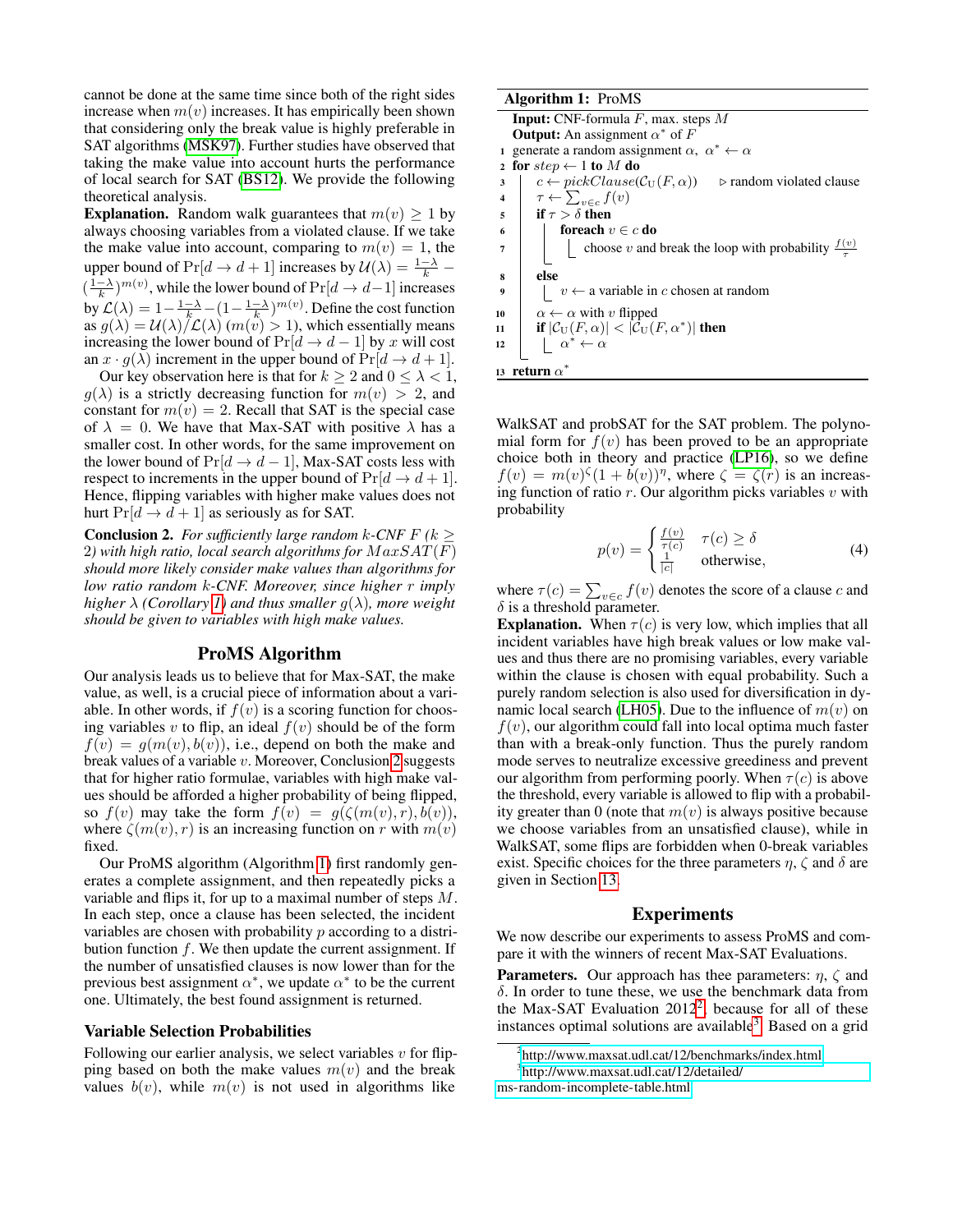search, we set the parameters as  $\eta = -2.5$ ,  $\zeta = r + 17.5$ , and  $\delta = 0.4 \cdot r - 1.4$ , where r is the ratio. Note that the  $\zeta$  parameter means that for formula with larger ratio, more preference is given to variables according to their make values, which is in line with Conclusion [2.](#page-3-0)

# Experimental Setup

**Benchmarks.** We use all of the random  $3$ -CNF<sup>[4](#page-4-0)</sup> instances from the Max-SAT Evaluation 2016 (244 in total), with particularly large ratios ranging from 7.5 to 21.5 to evaluate the robustness of our algorithm. Such high ratio benchmarks are well-suited for an empirical confirmation of our theory, because low ratio formulae do not aid in distinguishing the performance of different solvers in the Max-SAT Evaluation. The instances are evaluated 20 times each.

Baselines. We compared ProMS with four state-of-the-art SLS solvers, all using the optimal parameters suggested in the referenced literature below.

- probSAT: We use probSAT, downloaded from  $EDACC<sup>5</sup>$  $EDACC<sup>5</sup>$  $EDACC<sup>5</sup>$ , which was the best-performing system in the SAT Competition 2013 "Sequential Random SAT" track and the SAT Competition 2014 "Parallel Random SAT" track. Parameters are tuned based on the Max-SAT Evaluation 2012, on the same tuning set as for ProMS.
- MaxWalkSAT: A version of WalkSAT for Max-SAT, ob-tained from its homepage<sup>[6](#page-4-2)</sup>.
- iraNovelty++: The second place in the Max-SAT Evaluation 2013 "Unweighted Random" track. We use the latest binary, provided by its author [\(AH12\)](#page-6-22).
- CCLS: CCLS [\(LCW](#page-6-13)<sup>+</sup>15) placed first in the Incomplete Solvers track of the Max-SAT Evaluation 2015 "Unweighted Random" track. We use the binary submitted to the Max-SAT Evaluation 2015, since the solver for 2016 is not available for download.

Configurations. ProMS is implemented in C, and compiled with gcc using the "-O3" option for optimization. The cutoff time is set to 300 seconds for all instances and all solvers. All experiments are carried out on a machine with Intel Core Xeon E5-2650 2.60GHz CPU and 32GB RAM under Linux.

## Evaluation Methodology

We define the best solution for each instance as the minimal solution found by any of the solvers over all runs. Runs that output the best solution are regarded as successful. We also define the optimal solution for each solver found for each instance as the minimal one among all runs of the solver on that instance. We report the average time ("time") over successful runs, the average optimal solution ("opt."), and the average solution ("avg.") over all runs for each class. A hyphen in the "time" columns indicates that a solver failed to deliver a minimal solution in any run. Please refer to the

<span id="page-4-4"></span>

Figure 1: For random  $k$ -CNF, with high probability, ratios below  $r_k^p$  have a polynomial decidable algorithm; ratios below  $r_k^s$  are satisfiable; ratios below  $r_k^-$  have  $o(m/\log m)$  violated clauses; ratios beyond  $r_k^u$  are unsatisfiable; ratios beyond  $r_k^+$  have  $\Omega(m/\log m)$  violated clauses; ratios beyond  $r_k^c(\lambda)$ have  $\lambda m$  violated clauses.

Max-SAT Evaluation website for further details regarding the methodology.<sup>[7](#page-4-3)</sup>

### Results

The experimental results are given in Table [1.](#page-5-0) CCLS is based on Configuration Checking and a dynamic clause weighting scheme. Although the latter can be regarded as a form of exploiting the make value, CCLS fails to compete with ProMS, particularly on high ratio instances. MaxWalkSAT, in contrast, is based on WalkSAT and only considers the break value. Even with parameters tuned specifically for Max-SAT, it lags far behind CCLS and ProMS. This indicates that the make value plays a key role for Max-SAT.

Interestingly, probSAT, which pursues a similar strategy to ProMS, but neglects make values, turns out to be among the weakest of all approaches. Recall that probSAT and its variants represent the state-of-the-art for random SAT. This confirms our conjecture that algorithms for Max-SAT and SAT need to differ in heuristics that they consider.

### **Conclusions**

Should algorithms for random SAT and Max-SAT be different? We have attempted to approach this question both theoretically and empirically. The relevant theory (including conjectures) can be summarized by Figure [1,](#page-4-4) where  $r_k^-$  and  $r_k^+$  are the thresholds proposed in this work. This suggests that for formulae with ratio in the range  $[r_k^p, r_k^-]$ , there is no need to distinguish between SAT and Max-SAT algorithms, while for ratios higher than  $r_k^+$ , the nature of the two problems is different. More specifically, our work suggests that under the random walk framework, not only break values but also make values are to be considered when choosing variables to flip, and more preference should be given to the latter when the ratio goes up.

To back up our findings and as an additional contribution, we have presented a novel algorithm for Max-SAT called ProMS. Unlike most previous Max-SAT approaches, ProMS eschews a greedy strategy in favor of a more probabilistic one. Contrasting between algorithms with and without make value, as well between ProMS and probSAT, our empirical findings confirm the value of exploiting make values and corroborate our theoretical conclusion that algorithms for SAT and Max-SAT should differ for high ratio formulae.

<span id="page-4-0"></span><sup>4</sup>Random 2-CNF instances in the Max-SAT Evaluation 2016 are too trivial to report, cf. [http://maxsat.ia.udl.cat/detailed/](http://maxsat.ia.udl.cat/detailed/incomplete-ms-random-table.html) [incomplete-ms-random-table.html](http://maxsat.ia.udl.cat/detailed/incomplete-ms-random-table.html)

<span id="page-4-1"></span><sup>5</sup> [http://satcompetition.org/edacc/sc14/experiment/24/](http://satcompetition.org/edacc/sc14/experiment/24/solver-configurations/1559) [solver-configurations/1559](http://satcompetition.org/edacc/sc14/experiment/24/solver-configurations/1559)

<span id="page-4-2"></span><sup>6</sup> <http://www.cs.rochester.edu/u/kautz/walksat/>

<span id="page-4-3"></span><sup>7</sup> [http://maxsat.ia.udl.cat/detailed/incomplete-ms-random-table.](http://maxsat.ia.udl.cat/detailed/incomplete-ms-random-table.html) [html](http://maxsat.ia.udl.cat/detailed/incomplete-ms-random-table.html)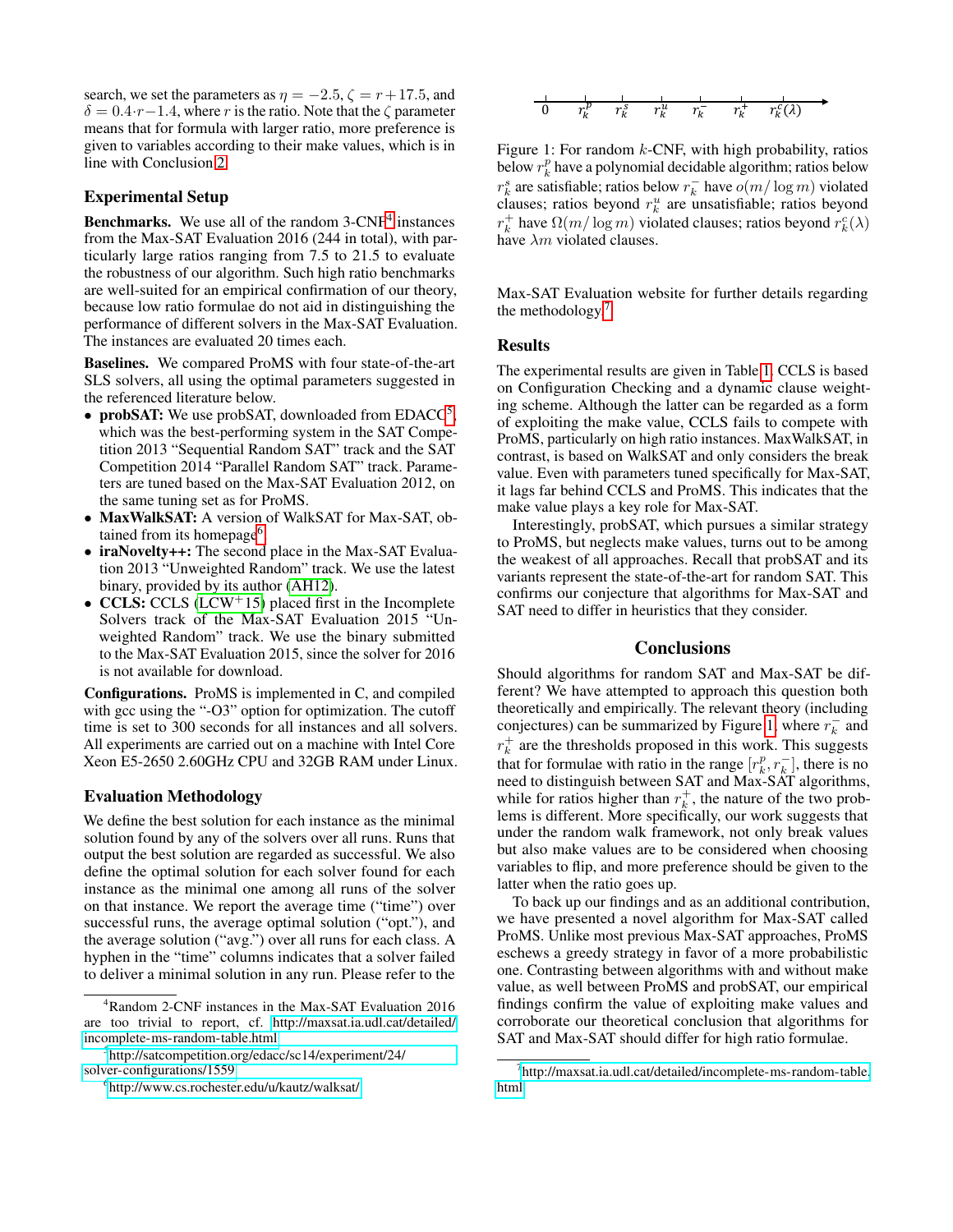<span id="page-5-0"></span>

| Instance  | <b>CCLS</b>               |      | iraNovelty++              |       | <b>MaxWalkSAT</b> |       | probSAT                   |       | ProMS        |      |
|-----------|---------------------------|------|---------------------------|-------|-------------------|-------|---------------------------|-------|--------------|------|
| Class     | opt.<br>avg.              | time | opt.<br>avg.              | time  | opt.<br>avg.      | time  | opt.<br>avg.              | time  | opt.<br>avg. | time |
| v70c700   | 22.8<br>23.0              | 2.3  | $\overline{23.0}$<br>23.4 | 16.8  | 23.0<br>23.0      | 20.8  | 23.2<br>23.4              | 4.0   | 22.8<br>22.8 | 1.2  |
| v70c800   | 30.2<br>30.4              | 2.1  | 30.4<br>31.0              | 35.9  | 30.6<br>31.0      | 38.8  | 31.8<br>32.4              | 22.1  | 30.2<br>30.4 | 1.8  |
| v70c900   | 39.2<br>39.4              | 3.9  | 39.4<br>40.0              | 10.1  | 40.0<br>41.0      | 103.5 | 40.2<br>41.4              | 88.3  | 39.0<br>39.4 | 2.0  |
| v70c1000  | 45.2<br>45.4              | 2.9  | 45.6<br>45.6              | 21.1  | 45.8<br>46.1      | 230.9 | 45.8<br>46.6              | 190.3 | 44.8<br>44.8 | 2.7  |
| v70c1100  | 53.8<br>53.8              | 1.9  | 54.2<br>54.4              | 220.8 | 54.0<br>54.6      | 105.5 | 54.2<br>54.4              | 64.3  | 53.8<br>54.0 | 1.3  |
| v70c1200  | 64.2<br>64.4              | 1.8  | 65.0<br>65.9              | 76.3  | 65.0<br>65.5      | 65.0  | 65.2<br>66.0              | 33.4  | 64.0<br>64.2 | 1.5  |
| v70c1300  | 71.4<br>71.6              | 1.5  | 71.6<br>72.0              | 10.2  | 72.0<br>72.8      | 143.7 | 72.2<br>72.4              | 98.3  | 71.2<br>71.4 | 1.5  |
| v70c1400  | 79.6<br>79.6              | 2.9  | 79.8<br>80.0              | 33.2  | 79.8<br>80.2      | 89.3  | 80.2<br>80.6              | 103.2 | 79.4<br>79.6 | 2.3  |
| v70c1500  | 90.0<br>90.2              | 1.8  | 91.2<br>91.8              | 45.4  | 90.8<br>91.4      |       | 91.2<br>92.0              |       | 89.8<br>90.0 | 3.7  |
| v80c600   | 13.4<br>13.5              | 2.9  | 13.5<br>13.5              | 8.5   | 13.5<br>13.8      | 99.3  | 13.6<br>13.7              | 105.4 | 13.4<br>13.5 | 1.9  |
| v80c700   | 18.8<br>18.8              | 3.0  | 19.2<br>19.8              | 15.3  | 19.52<br>19.8     | 319.3 | 19.4<br>19.7              | 404.6 | 18.7<br>18.8 | 2.0  |
| v80c800   | $\overline{27.3}$<br>27.4 | 8.3  | $\overline{27.5}$<br>27.8 | 26.3  | 27.4<br>27.8      | 155.9 | $\overline{27.5}$<br>27.7 | 64.2  | 27.3<br>27.3 | 1.5  |
| v80c900   | 34.2<br>34.2              | 1.9  | 34.4<br>34.8              | 45.9  | 34.4<br>34.6      | 30.5  | 34.5<br>34.6              | 24.4  | 34.1<br>34.2 | 2.0  |
| v80c1000  | 41.0<br>41.1              | 3.5  | 41.2<br>41.3              | 33.0  | 41.2<br>41.3      | 232.9 | 41.2<br>41.2              | 14.0  | 40.9<br>41.0 | 1.9  |
| v90c700   | 16.9<br>17.1              | 1.9  | 17.0<br>17.5              | 33.6  | 17.1<br>17.8      | 260.0 | 17.1<br>17.4              | 34.2  | 16.9<br>17.1 | 2.1  |
| v90c800   | 23.3<br>23.5              | 4.2  | 23.3<br>23.6              | 66.7  | 23.5<br>23.8      | 210.0 | 23.5<br>24.0              |       | 23.1<br>23.3 | 4.5  |
| v90c900   | $\overline{28.3}$<br>28.5 | 8.3  | $\overline{28.5}$<br>28.8 | 98.9  | 28.6<br>28.8      | 450.3 | 28.4<br>28.6              | 312.2 | 28.2<br>28.3 | 3.5  |
| v90c1000  | 37.9<br>37.9              | 3.5  | 38.4<br>38.8              | 119.3 | 38.5<br>40.0      |       | 38.4<br>40.1              |       | 37.8<br>37.8 | 2.9  |
| v90c1100  | 45.3<br>45.4              | 5.8  | 45.6<br>45.9              | 46.2  | 45.8<br>50.1      |       | 46.0<br>49.5              |       | 45.1<br>45.2 | 14.2 |
| v90c1200  | 53.6<br>53.7              | 6.4  | 53.9<br>54.4              | 33.1  | 54.0<br>54.3      |       | 54.1<br>54.4              |       | 53.5<br>53.7 | 8.3  |
| v90c1300  | 61.6<br>62.1              | 3.1  | 61.9<br>62.8              | 102.7 | 62.0<br>62.8      |       | 61.8<br>62.7              | 332.4 | 61.4<br>61.6 | 22.1 |
| v110c700  | 10.4<br>10.6              | 8.2  | 10.5<br>10.7              | 40.8  | 10.5<br>10.8      | 117.0 | 10.4<br>10.8              | 51.6  | 10.3<br>10.5 | 11.4 |
| v110c800  | 16.5<br>16.6              | 3.1  | 16.6<br>16.7              | 56.4  | 16.7<br>16.8      | 100.4 | 16.7<br>16.9              | 44.8  | 16.5<br>16.6 | 2.4  |
| v110c900  | 21.6<br>21.7              | 4.1  | 21.8<br>22.0              | 30.3  | 21.9<br>22.3      | 133.2 | 21.8<br>22.0              | 71.0  | 21.5<br>21.7 | 9.4  |
| v110c1000 | 44.9<br>45.1              | 1.2  | 45.0<br>45.3              | 38.5  | 45.5<br>45.8      | 130.4 | 45.6<br>45.9              |       | 44.8<br>45.0 | 1.2  |
| v110c1100 | 37.0<br>37.4              | 1.9  | 37.8<br>38.0              | 313.9 | 38.0<br>38.3      |       | 38.1<br>38.5              |       | 36.9<br>37.0 | 22.5 |

Table 1: Each line represents a class of instances, with the number of variables and clauses designated in its name, containing many instances of the same size. The best performance on each class is in **bold**, defined as the solver with minimal "opt.", breaking ties with smaller "avg." and then "time". MaxWalkSAT and probSAT are unable to find the best solution for all instances, while iraNovelty++ finds solutions with better quality but also substantially longer average running time than others. ProMS gives the solutions with best quality on all classes except *v70c1100*, and on *v90c700* it outputs the same solution with 0.2s slowdown in running time comparing to CCLS.